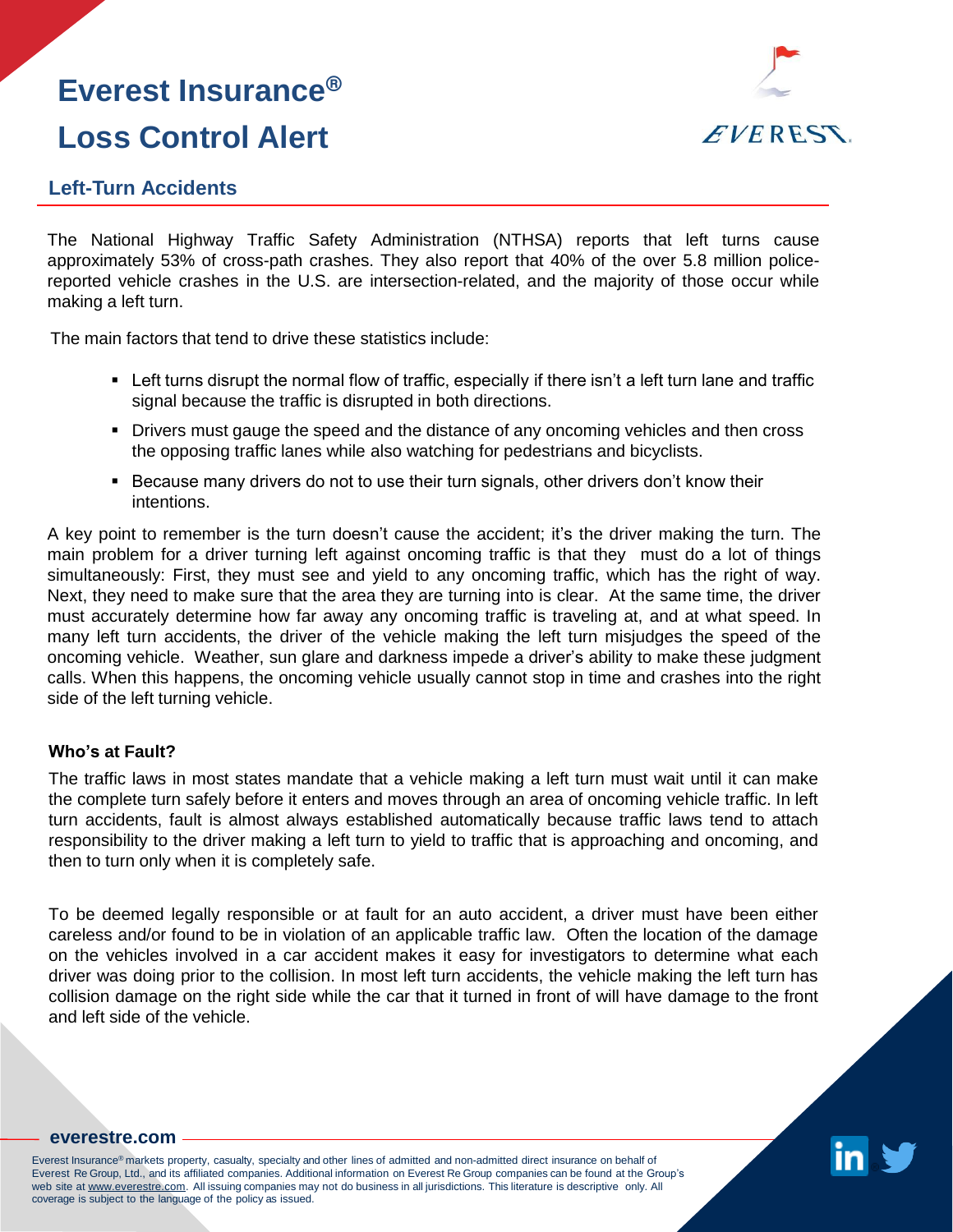# **Everest Insurance®**



#### **Other Considerations**

In August 2016, the New York City Department of Transportation published a research study titled Don't Cut Corners: Left Turn Pedestrian and Bicycle Crash Study. This study concluded that left turns account for more than twice as many pedestrian and bicyclist fatalities as right turns and over three times as many serious injuries and fatalities.

The study also found that left turns are more dangerous than right turns for three main reasons:

- 1. Left turns can be taken at a wider radius, which leads to higher speeds and greater pedestrian exposure
- 2. The driver's visibility is partially obscured by parked cars and their vehicle's A-pillar
- 3. Left turns are more complicated than right turns, and require more mental and physical effort ("driver workload") than right turns.

Other key points in this study conclude that nearly 80% of the pedestrians and bicyclists killed or severely injured by a left-turning vehicle involve a passenger vehicle. Senior citizens are also more at risk. -the median age of the driver involved in these left turn accidents was 67. Slower reaction time, confusion and deteriorated eyesight are likely contributors to this.

#### **Avoiding Left Turn Crashes**

The best way for a driver to avoid a left turn accident is to avoid making left turns. Since this is not always practical, drivers must remain aware, patient, and cautious when making a left turn and never assume anything about what an oncoming vehicle will do. Common tips to reduce the chances of being involved in a left turn crash include:

- Obey the law, yield the right of way to other traffic
- Signal for a left-hand turn at least 150 feet in advance of the intersection or turning point
- **Make sure there are no other vehicles, bicycles, motorcycles, or pedestrians in your path.**
- Be ready to yield to anyone in the crosswalk who may decide to step out at the last minute
- Allow plenty of time to maneuver your vehicle from a stopped position across the traffic lanes.
- **Don't cut the corner. Start turning when your vehicle's front wheels are in line with the** center of the street you are entering.

Some companies take great steps to plan their routes to avoid as many left turns as possible. UPS is a prime example of one of these companies and they were even featured in a CNN news story. UPS began planning right-turning delivery loops in the 1970's. They now have a sophisticated software system that calculates the best route while avoiding left turns wherever possible. Though a reduction in

#### **[everestre.com](http://www.everestre.com/)**

### **Always Ascend with an Experienced Team**